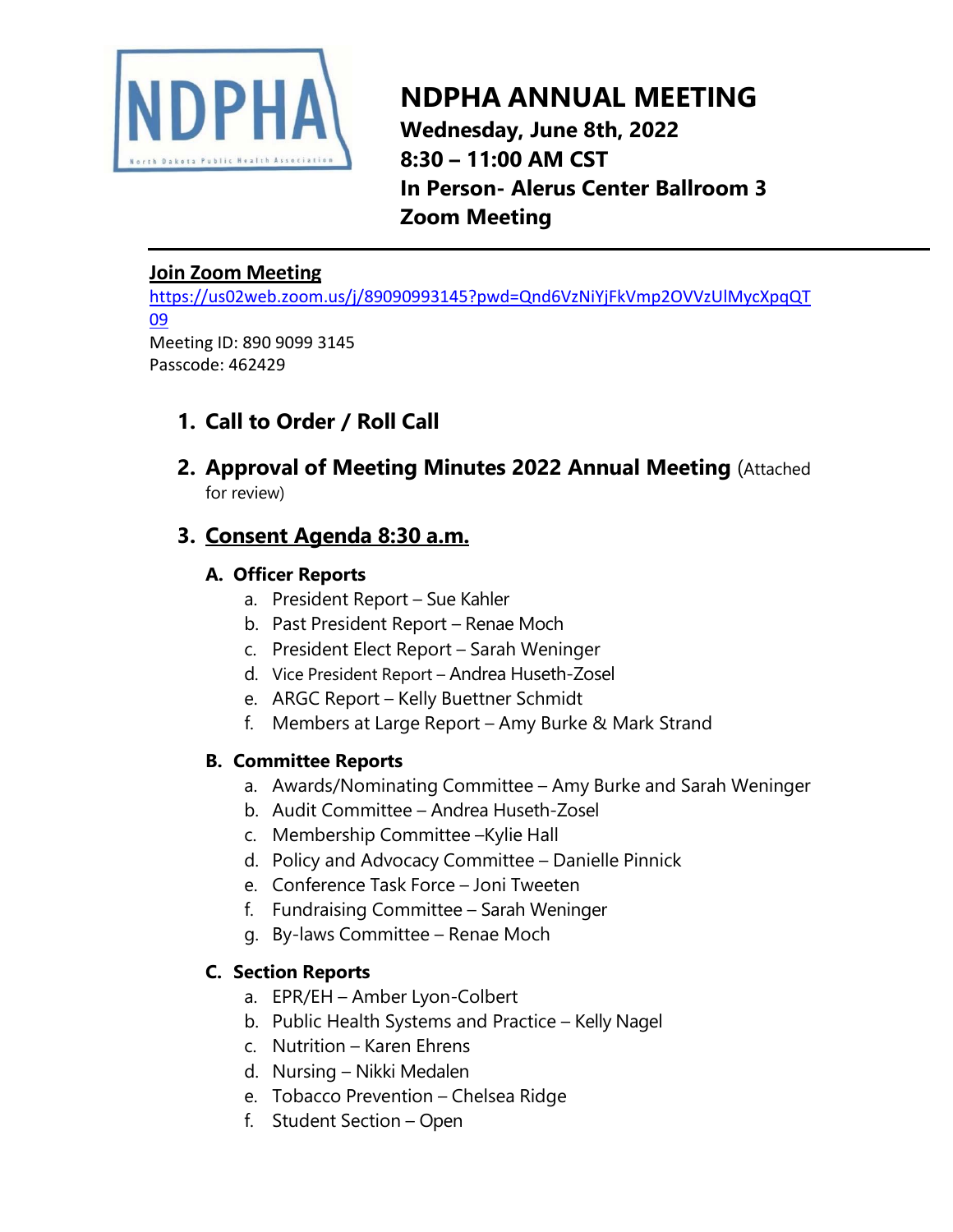- g. Indigenous Public Health Section Jacob Davis
- h. Maternal & Child Health Andrew Williams

## **4. Regular Agenda – 8:35 a.m.**

- **A. Financial Reports** Renae Moch (5 min)
- **B. Budget Review & Approval** Renae Moch (5 min)
- **C. Resolutions/Legislative Update** Danielle Pinnick (10 min)
- **D. NDPHA Bylaw Taskforce Sign up** Sarah Weninger/Renae Moch (10 min)
- **E. NDPHA Fundraising Campaign – Celebrating 150 Years!** (10 min)
- **F. Historian Report (Video)** Ashlee Kleveland, MPH (10 min)
- **G. Section Breakouts – Zoom Rooms** Items to discuss: Resolutions of Support, Review the list of NDPHA Committees to join, How can NDPHA be more engaging for their members? **(9:30 a.m. to 10:10 a.m.)** 
	- EPR/EH Amber Lyon-Colbert
	- Public Health Systems and Practice Kelly Nagel
	- Nutrition Karen Ehrens
	- Nursing Nikki Medalen
	- Tobacco Prevention Chelsea Ridge
	- Indigenous Public Health Section Jacob Davis
	- Maternal & Child Health Andrew Williams

| https://und.zoom.us/j/95036970813?pwd=M3ZucmQzVHNseGVLTzFaTUc3YThwdz09     |  |  |
|----------------------------------------------------------------------------|--|--|
| Meeting ID: 950 3697 0813                                                  |  |  |
|                                                                            |  |  |
| +1 312 626 6799 US (Chicago)                                               |  |  |
|                                                                            |  |  |
| https://us05web.zoom.us/j/82368173575?pwd=SkNSb2JienZnekxrT3FsYkt4SVh0Zz09 |  |  |
| Meeting ID: 823 6817 3575                                                  |  |  |
| Passcode: 5Fngqj                                                           |  |  |
|                                                                            |  |  |
| https://zoom.us/j/97302697817?pwd=VG5sZ3dPdExzTmdDMjVLcXFlc051Zz09         |  |  |
| Meeting ID: 973 0269 7817                                                  |  |  |
| Passcode: Uy482g                                                           |  |  |
|                                                                            |  |  |
|                                                                            |  |  |
| Passcode: 745033                                                           |  |  |
|                                                                            |  |  |
| https://zoom.us/j/7934833453?pwd=U0diakZ6anNtMnIyZS8zNXImalU1Zz09          |  |  |
| Meeting ID: 793 483 3453                                                   |  |  |
|                                                                            |  |  |